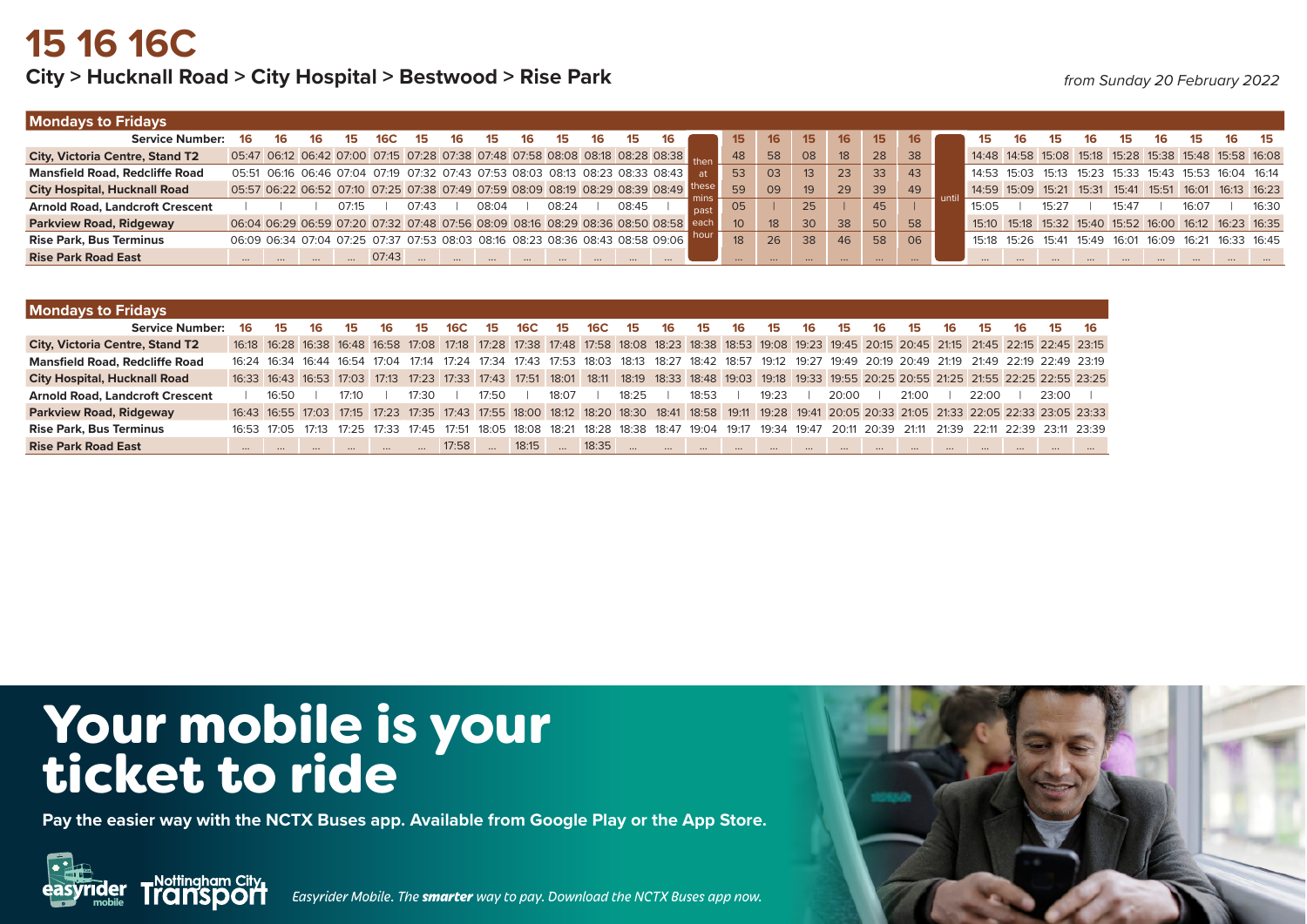## City > Hucknall Road > City Hospital > Bestwood > Rise Park *from Sunday 20 February 2022*

| Saturdays                              |    |       |                                                                               |       |                         |       |     |       |       |       |       |       |       |       |                                                                                                |       |                 |    |                 |                 |                 |    |      |                         |       |       |                   |
|----------------------------------------|----|-------|-------------------------------------------------------------------------------|-------|-------------------------|-------|-----|-------|-------|-------|-------|-------|-------|-------|------------------------------------------------------------------------------------------------|-------|-----------------|----|-----------------|-----------------|-----------------|----|------|-------------------------|-------|-------|-------------------|
| <b>Service Number:</b>                 | 16 |       | 16.                                                                           |       | 16                      | 15    | 16. | 15    |       |       |       |       |       |       | 16                                                                                             |       | 15 <sub>1</sub> | 16 | 15              | 16              | 15 <sub>1</sub> | 16 |      | 16                      |       |       |                   |
| <b>City, Victoria Centre, Stand T2</b> |    |       |                                                                               |       |                         |       |     |       |       |       |       |       |       |       | 06:17 06:42 07:02 07:22 07:42 08:03 08:23 08:41 08:56 09:11 09:26 09:41 09:56 10:08 10:18 then |       | 28              | 38 | 48              | 58              | 08              | 18 |      | 17:58 18:08 18:23 18:38 |       |       |                   |
| <b>Mansfield Road, Redcliffe Road</b>  |    |       | 06:21 06:46 07:06 07:26 07:46 08:08 08:28 08:46 09:01 09:16 09:31 09:46 10:01 |       |                         |       |     |       |       |       |       |       |       |       | 10:13 10:23                                                                                    |       | 33              | 43 | 53              | 03              | 13 <sup>2</sup> | 23 |      | 18:03                   | 18:13 | 18:27 | 18.42             |
| <b>City Hospital, Hucknall Road</b>    |    |       | 06:27 06:52 07:12 07:32 07:52 08:14 08:34 08:52 09:07 09:22 09:37 09:52 10:07 |       |                         |       |     |       |       |       |       |       |       |       | 10:19  10:29  mins                                                                             |       | 39              | 49 | 59              | 09              | 19 <sup>°</sup> | 29 | unti | 18:09                   |       |       | 18:19 18:33 18:48 |
| <b>Arnold Road, Landcroft Crescent</b> |    | 06:57 |                                                                               | 07:37 |                         | 08:19 |     | 08:58 |       | 09:28 |       | 09:58 |       | 10:25 |                                                                                                | - pas | 45              |    | 05              |                 | 25              |    |      |                         | 18:25 |       | 18:53             |
| <b>Parkview Road, Ridgeway</b>         |    |       |                                                                               |       |                         |       |     |       |       |       |       |       |       |       | 06:34 07:02 07:19 07:42 07:59 08:24 08:41 09:03 09:16 09:33 09:46 10:03 10:16 10:30 10:38 hour |       | 50              | 58 | 10 <sup>°</sup> | 18 <sup>1</sup> | 30              | 38 |      | 18:18 18:30             |       |       | 18:41 18:58       |
| <b>Rise Park, Bus Terminus</b>         |    |       | 06:39 07:07 07:24                                                             |       | 07:47 08:04 08:30 08:47 |       |     | 09:11 | 09.24 | 09.41 | 09.54 | 10.11 | 10.24 | 10.38 | 10∙46                                                                                          |       | 58              | 06 | 18              | 26 <sup>°</sup> | 38              | 46 |      | 18∙26                   | 18:38 | 18.47 | 19.04             |

| <b>Saturdays</b>                       |       |             |       |       |       |                                                 |       |       |       |                         |       |
|----------------------------------------|-------|-------------|-------|-------|-------|-------------------------------------------------|-------|-------|-------|-------------------------|-------|
| <b>Service Number:</b>                 | 16    | 15          | 16.   | 15    | 16    | 15                                              | 16    | 15    | 16    | 15                      | 16    |
| <b>City, Victoria Centre, Stand T2</b> | 18:53 | 19:08 19:23 |       | 19:45 |       | 20:15 20:45                                     | 21:15 |       |       | 21:45 22:15 22:45 23:15 |       |
| <b>Mansfield Road, Redcliffe Road</b>  | 18.57 | 19.12       | 19.27 | 19.49 |       | 20:19 20:49                                     | 21.19 |       |       | $21.49$ $22.19$ $22.49$ | 23.19 |
| <b>City Hospital, Hucknall Road</b>    | 19:03 | 19:18       | 19:33 |       |       | 19:55 20:25 20:55 21:25 21:55 22:25 22:55 23:25 |       |       |       |                         |       |
| <b>Arnold Road, Landcroft Crescent</b> |       | 19.23       |       | 20:00 |       | 21:00                                           |       | 22.00 |       | 23:00                   |       |
| <b>Parkview Road, Ridgeway</b>         | 19:11 | 19.28       | 19.41 |       |       | 20:05 20:33 21:05 21:33 22:05 22:33 23:05 23:33 |       |       |       |                         |       |
| <b>Rise Park, Bus Terminus</b>         | 19.17 | 19.34       | 19.47 | 20.11 | 20.39 | 21:11                                           | 21.39 | 22.11 | 22.39 | 23:11                   | 23.39 |

| <b>Sundays and Bank Holiday Mondays</b> |        |                               |       |       |       |                   |       |       |                               |    |    |                 |                  |       |                                                                               |                                                                   |                    |       |       |       |       |                                   |       |     |                                                             |      |
|-----------------------------------------|--------|-------------------------------|-------|-------|-------|-------------------|-------|-------|-------------------------------|----|----|-----------------|------------------|-------|-------------------------------------------------------------------------------|-------------------------------------------------------------------|--------------------|-------|-------|-------|-------|-----------------------------------|-------|-----|-------------------------------------------------------------|------|
| <b>Service Number:</b>                  | 16     | 15                            | 16    | 15.   | 16.   | 15                | 16    | 15    |                               | 16 | 15 | 16 <sup>1</sup> | 15 <sub>15</sub> |       |                                                                               |                                                                   | פו                 |       | 15    |       | 15    | 16.                               | 15.   | 16. | 15                                                          | - 16 |
| <b>City, Victoria Centre, Stand T2</b>  |        | 08:17 08:45 09:15 09:45 10:15 |       |       |       | 10:45 11:10 11:20 |       |       |                               | 40 | 50 | 10 <sup>2</sup> | 20               |       | 17:10  17:20  17:45                                                           |                                                                   |                    |       |       |       |       |                                   |       |     | 18:15 18:45 19:15 19:45 20:15 20:45 21:20 21:40 22:20 22:40 |      |
| <b>Mansfield Road, Redcliffe Road</b>   |        | 08:21 08:49 09:19 09:49       |       |       | 10:19 | 10:49             | 11:14 | 11:24 |                               | 44 | 54 | 14              | 24               | 17:14 | 17・24                                                                         | 17:49                                                             | 18:19              | 18:49 | 19:19 |       |       | 19:49  20:19  20:49  21:24  21:44 |       |     | 22:24 22:44                                                 |      |
| <b>City Hospital, Hucknall Road</b>     |        | 08:27 08:55 09:25 09:55 10:25 |       |       |       | 10:55 11:20       |       | 11:30 | $\overline{\phantom{a}}$ mins | 50 | 00 | 20              | 30 <sup>°</sup>  |       | 17:20 17:30 17:55 18:25 18:55 19:25 19:55 20:25 20:55 21:30 21:50 22:30 22:50 |                                                                   |                    |       |       |       |       |                                   |       |     |                                                             |      |
| <b>Arnold Road, Landcroft Crescent</b>  |        | 09:00                         |       | 10:00 |       | 11:01             |       | 11:36 |                               |    | 06 |                 | 36               |       | 17:36                                                                         |                                                                   | 18:30              |       | 19:30 |       | 20:30 |                                   | 21:35 |     | 22:35                                                       |      |
| Parkview Road, Ridgeway                 |        | 08:34 09:05 09:32 10:05       |       |       | 10:32 | 11:06             | 11:29 | 11:41 | hour                          | 59 |    | 29              | 41               |       | 17:29 17:41                                                                   | 18:03 18:35 19:03 19:35 20:03 20:35 21:03 21:40 21:58 22:40 22:58 |                    |       |       |       |       |                                   |       |     |                                                             |      |
| <b>Rise Park, Bus Terminus</b>          | 08.39. | 09:10                         | 09:37 | 10:10 | 10.3  | 11:14             | 11.37 | 11.49 |                               | 07 | 19 | 37              | 49               | 17.37 |                                                                               | 18.09                                                             | 18 <sup>-</sup> 41 | 19.09 | 19:41 | 20:09 |       |                                   |       |     | 20:41 21:09 21:46 22:04 22:46 23:04                         |      |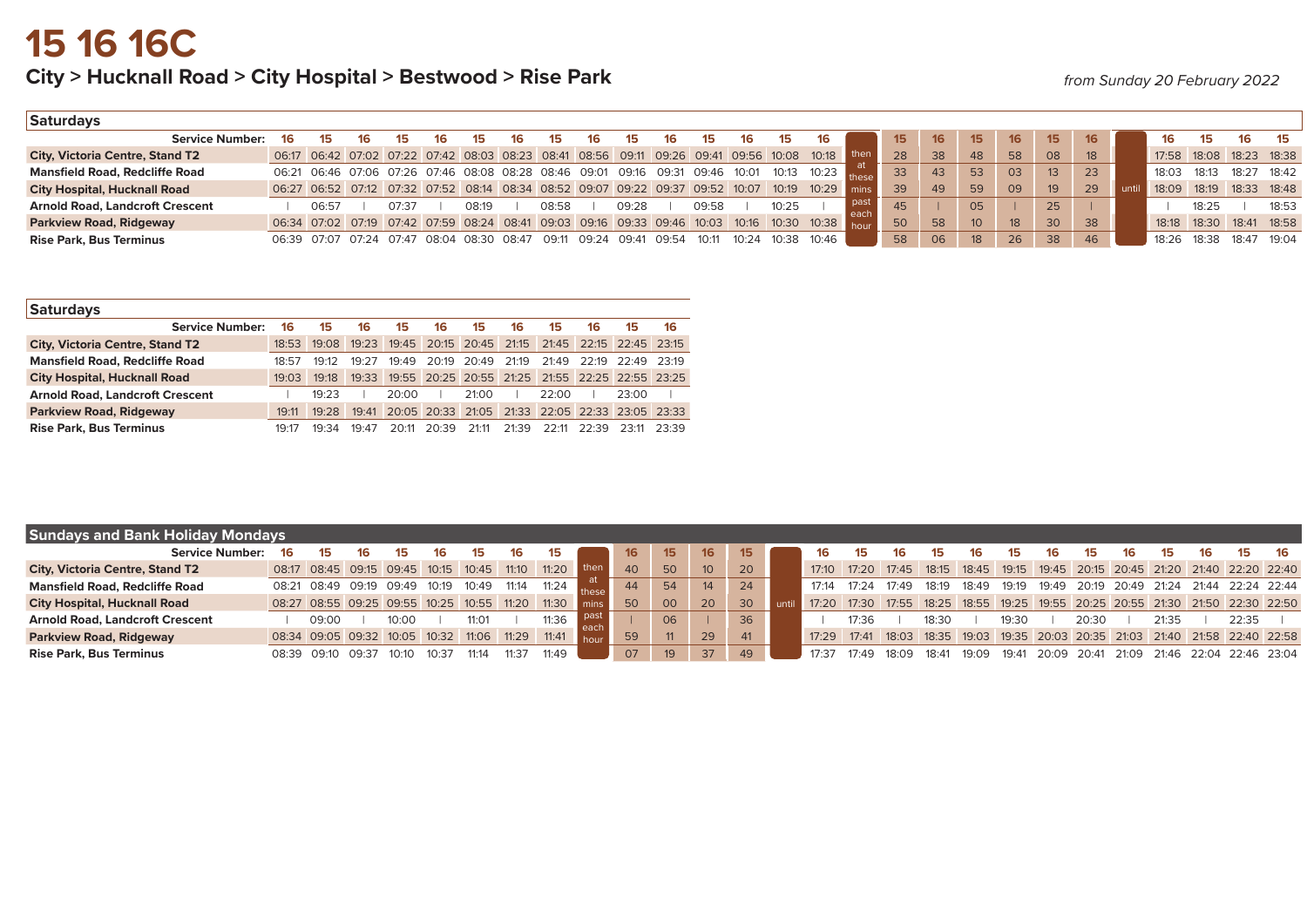## Rise Park > Bestwood > City Hospital > Hucknall Road > City *from Sunday 20 February 2022*

| <b>Mondays to Fridays</b>              |          |       |       |       |       |       |          |     |             |       |                                                                                                                   |    |       |    |       |     |       |                |          |          |          |          |                 |    |          |             |          |
|----------------------------------------|----------|-------|-------|-------|-------|-------|----------|-----|-------------|-------|-------------------------------------------------------------------------------------------------------------------|----|-------|----|-------|-----|-------|----------------|----------|----------|----------|----------|-----------------|----|----------|-------------|----------|
| <b>Service Number:</b>                 | 16       |       |       |       | 15    | 6С    | 15       | 16C | 16C         | 15    |                                                                                                                   |    |       |    |       | 16  | 15    |                | 16       | 15       | 16       | 15       | 16              | פו |          | 16          |          |
| <b>Brownlow Drive, Rise Park Shops</b> |          |       |       | 06:54 |       | 07:14 | $\cdots$ |     | 07:30 07:38 |       |                                                                                                                   |    |       |    |       |     |       | then           | $\cdots$ | $\cdots$ | $\cdots$ | $\cdots$ | $\cdots$        |    |          | $\cdots$    | $\cdots$ |
| <b>Rise Park, Bus Terminus</b>         |          |       |       |       |       |       |          |     |             |       | 06:07 06:22 06:40 06:49 07:02 07:09 07:22 07:29 07:38 07:46 07:51 08:01 08:06 08:18 08:25 08:38 08:45 09:01 09:08 |    |       |    |       |     |       | $\mathsf{a}$ t | 21       | 28       | 41       | 48       | O <sub>1</sub>  | 08 |          | 15:01 15:08 |          |
| <b>Parkview Road, Ridgeway</b>         |          |       |       |       |       |       |          |     |             |       | 06:13 06:28 06:46 06:55 07:08 07:15 07:28 07:35 07:44 07:52 07:57 08:07 08:12 08:24 08:31 08:44 08:51 09:07 09:14 |    |       |    |       |     |       |                | 27       | 34       | 47       | 54       | 07              | 14 | unti     | 15:07 15:14 |          |
| <b>Arnold Road, Landcroft Crescent</b> |          | 06:32 | 06:59 |       | 07:19 |       | 07:39    |     |             | 08:01 | 08:16                                                                                                             |    | 08:35 |    | 08:55 |     | 09:18 |                |          | 38       |          | 58       |                 | 18 |          |             | 15:18    |
| <b>City Hospital, Hucknall Road</b>    |          |       |       |       |       |       |          |     |             |       | 06:21 06:39 06:54 07:06 07:16 07:26 07:36 07:46 07:54 08:02 08:12 08:20 08:28 08:37 08:47 08:57 09:06 09:15 09:25 |    |       |    |       |     |       |                | 35       | 45       | 55       | 05       | 15 <sup>2</sup> | 25 |          | 15:15 15:25 |          |
| <b>Mansfield Road, Redcliffe Road</b>  |          |       |       |       |       |       |          |     |             |       | 06:29 06:47 07:02 07:14 07:24 07:34 07:44 07:54 08:02 08:10 08:20 08:29 08:37 08:46 08:56 09:05 09:14 09:23 09:33 |    |       |    |       |     |       |                | 43       | 53       | 03       | 13       | 23              | 33 |          | 15:23 15:33 |          |
| <b>City, Victoria Centre, Stand T2</b> |          |       |       |       |       |       |          |     |             |       | 06:40 06:58 07:13 07:25 07:35 07:45 07:55 08:05 08:15 08:24 08:34 08:43 08:51 09:00 09:10 09:19 09:26 09:34 09:44 |    |       |    |       |     |       |                | 54       | 04       | 14       | 24       | 34              | 44 |          | 15:34 15:44 |          |
|                                        |          |       |       |       |       |       |          |     |             |       |                                                                                                                   |    |       |    |       |     |       |                |          |          |          |          |                 |    |          |             |          |
| <b>Mondays to Fridays</b>              |          |       |       |       |       |       |          |     |             |       |                                                                                                                   |    |       |    |       |     |       |                |          |          |          |          |                 |    |          |             |          |
| <b>Service Number:</b>                 | 16       |       | 15    | 16    | 15    |       |          | 16. | 15.         | 16    |                                                                                                                   | 15 | 16.   | 15 |       | 15. | 16.   | 15.            | 16       | 15       | 16       | 15       | 16.             | 15 |          |             |          |
| <b>Brownlow Drive, Rise Park Shops</b> | $\cdots$ |       |       |       |       |       |          |     |             |       |                                                                                                                   |    |       |    |       |     |       |                |          |          |          |          |                 |    | $\cdots$ | $\cdots$    |          |

| <b>Rise Park, Bus Terminus</b>         |                                                                                                                                                                               |       |       |       |       |       |       |       |       |       |       |       |       |       |       | 15:29 15:36 15:49 15:56 16:09 16:16 16:29 16:38 16:51 16:58 17:11 17:18 17:31 17:43 18:06 18:19 18:36 18:49 19:06 19:19 19:36 19:49 20:13 20:41 21:13 21:41 22:13 22:41 23:13 |
|----------------------------------------|-------------------------------------------------------------------------------------------------------------------------------------------------------------------------------|-------|-------|-------|-------|-------|-------|-------|-------|-------|-------|-------|-------|-------|-------|-------------------------------------------------------------------------------------------------------------------------------------------------------------------------------|
| <b>Parkview Road, Ridgeway</b>         |                                                                                                                                                                               |       |       |       |       |       |       |       |       |       |       |       |       |       |       | 15:35 15:42 15:55 16:02 16:15 16:22 16:35 16:44 16:57 17:04 17:17 17:24 17:37 17:49 18:11 18:24 18:41 18:54 19:11 19:24 19:41 19:54 20:18 20:46 21:18 21:46 22:18 22:18 23:18 |
| <b>Arnold Road, Landcroft Crescent</b> |                                                                                                                                                                               | 15.46 | 16.06 | 16.26 | 16∙48 | 17.08 | 17.28 | 17.53 | 18.27 | 18.57 | 19.27 | 19.57 | 20.49 | 21.49 | 22.49 |                                                                                                                                                                               |
| <b>City Hospital, Hucknall Road</b>    | 15:45 15:55 16:05 16:15 16:25 16:35 16:45 16:55 17:05 17:15 17:25 17:35 17:45 18:00 18:19 18:34 18:49 19:04 19:19 19:34 19:49 20:04 20:26 20:56 21:26 21:56 22:26 22:56 23:26 |       |       |       |       |       |       |       |       |       |       |       |       |       |       |                                                                                                                                                                               |
| <b>Mansfield Road, Redcliffe Road</b>  |                                                                                                                                                                               |       |       |       |       |       |       |       |       |       |       |       |       |       |       | 15:53 16:03 16:13 16:23 16:33 16:43 16:53 17:03 17:13 17:23 17:33 17:43 17:53 18:08 18:25 18:40 18:55 19:10 19:25 19:40 19:55 20:10 20:32 21:02 21:32 22:02 22:32 23:02 23:32 |
| <b>City, Victoria Centre, Stand T2</b> | 16:04 16:14 16:24 16:34 16:44 16:54 17:04 17:14 17:24 17:34 17:44 17:54 18:04 18:19 18:34 18:49 19:04 19:19 19:34 19:49 20:04 20:19 20:41 21:11 21:41 22:11 22:41 23:11 23:41 |       |       |       |       |       |       |       |       |       |       |       |       |       |       |                                                                                                                                                                               |